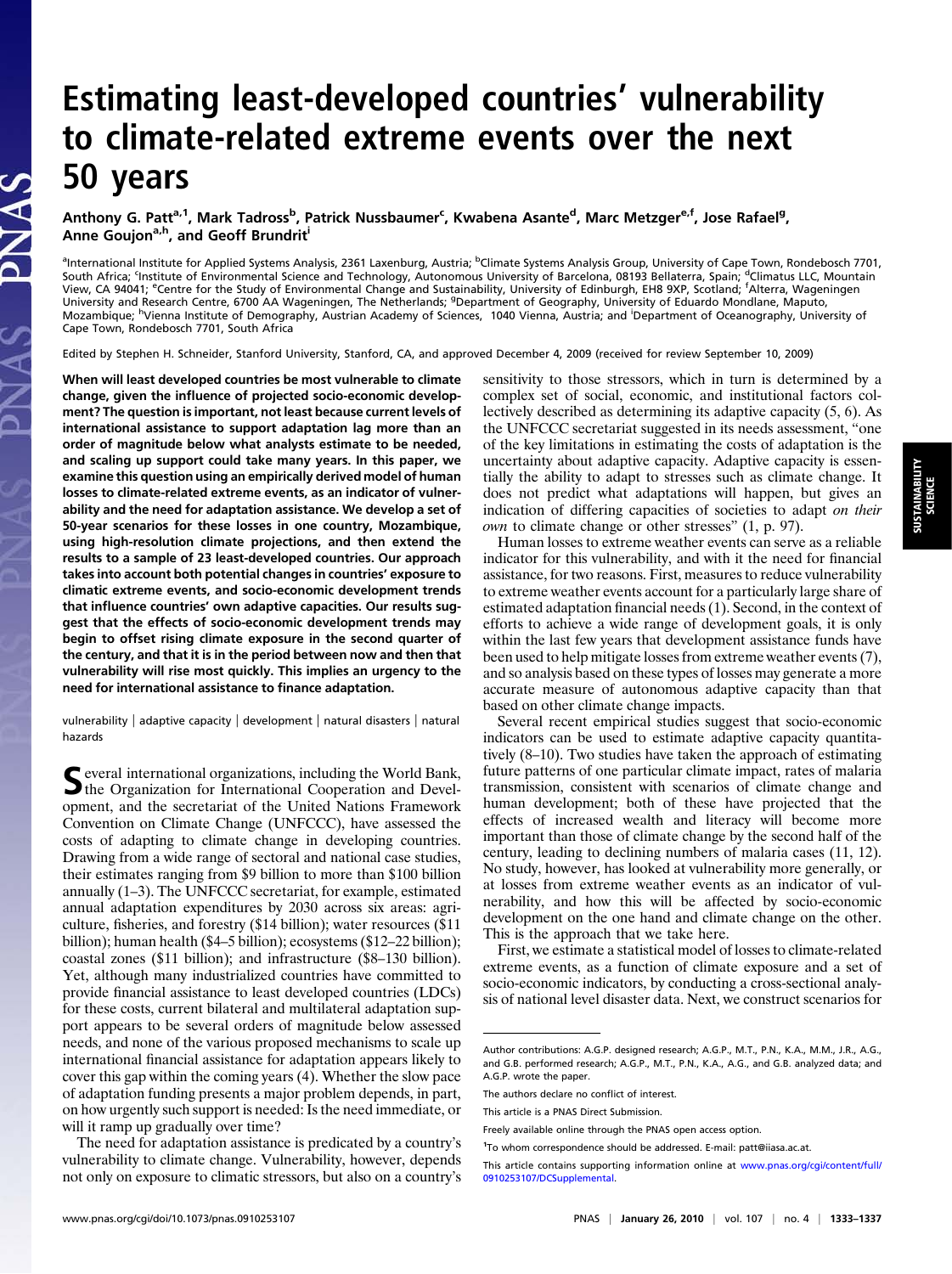each of these variables through 2060, combining them according to the statistical model to estimate expected losses over that same period. Arguably the best possible estimate of changes in climate exposure requires the use of high-resolution climate scenarios that one can compare with historical data for both climate and extreme-event occurrence. For this reason we focus on a single country—Mozambique—which represents an LDC with high climate exposure (13), and for which we had the necessary local data to engage in statistical downscaling. We then conduct a coarser analysis to generalize the qualitative results from the Mozambique case study to a wider sample of LDCs. Our results suggest that vulnerability, and likely with it the need for international financial assistance for adaptation, will rise faster in the next two decades than it will in the three decades thereafter.

### Results

The first stage of our analysis was to estimate statistical models of losses from climate-related disasters, based on a set of climatic and socio-economic variables that will likely change over time, which appear in Table 1. The dependent variables are logged values of the number of people per million of national population killed or affected, respectively, by droughts, floods, or storms over the period 1990–2007. The variable number of disasters is the logged value of numbers reported by each country over the same period, and accounts for climate exposure; estimated coefficient values greater than 1 in both models indicate that average losses per disaster are higher in more disaster-prone countries. We expected that larger countries are likely to experience disasters over a smaller proportion of their territory or population, and also benefit from potential economies of scale in their disaster management infrastructure, both resulting in lower average per capita losses; the negative coefficient estimates for the variable national population in both models are consistent with this expectation. The variable *HDI* represents the Human Development Index, a United Nations (UN) indicator comprised of per capita income, average education and literacy rates, and average life expectancy at birth. Recent studies of disaster losses —not limited to climate-related events—have shown that countries with medium HDI values experience the highest average losses, whereas countries with high HDI values experience the lowest (14, 15). We therefore included the logged HDI values in quadratic form. Negative coefficient estimates for both HDI and  $HDI<sup>2</sup>$  in both models are thus consistent with these expectations, given that logged HDI values are always negative, and the square of the logged values are in turn positive. Finally, we considered

|  | Table 1. Ordinary least-squares regression results |  |
|--|----------------------------------------------------|--|
|  |                                                    |  |

| Independent variables       | Killed          | Affected         |
|-----------------------------|-----------------|------------------|
| Number of disasters         | $1.36*(0.15)$   | $1.88*$ (0.19)   |
| National population         | $-0.56*(0.09)$  | $-0.79*$ (0.11)  |
| HDI                         | $-5.97*$ (1.95) | $-13.55*$ (2.16) |
| HDI <sup>2</sup>            | $-6.26*(1.52)$  | $-9.82*$ (1.86)  |
| Female fertility            | $1.45*$ (0.43)  |                  |
| Proportion urban population |                 | $-0.41(0.37)$    |
| Constant                    | $-3.86*$ (0.49) | $5.33*(1.71)$    |
| Number of observations      | 150             | 154              |
| $R^2$                       | 0.52            | 0.55             |

The dependent variable in the Killed model is the logged value of the number of people reported by CRED as killed by the three types of disasters considered (droughts, floods, and storms) divided by population. The dependent variable in the Affected model is the same for the number of people reported affected, but not killed, by the same disasters. All independent variables are logged values. Because HDI occupies the range of 0–1, all logged HDI values were negative, whereas the squares of these values were positive. \*Values significant (two-tailed student's t test) at the 99% confidence level. Values in parentheses are SEs.

by HDI, and found only two that improved model fit. For the model of the number of people killed, the positive coefficient estimate for *female fertility* indicates that countries with higher birth rates experience greater average numbers of deaths. We do not take this to mean that there is a direct connection between fertility and natural hazard deaths, but rather that higher birth rates are associated with lower female empowerment, and lower female empowerment is associated with higher disaster vulnerability, as has been shown previously (16, 17). For the model of the number of people affected, the negative coefficient estimate for the proportion urban population is consistent with urban residents being less likely to require postdisaster assistance than rural residents, also observed previously (18, 19). Both models yield an  $R^2$  statistic slightly greater than 0.5, indicating that variance in the independent variables explains just over half of the variance in the numbers killed and affected. This is consistent with results from past analyses based on similar data and methods (8–10).

several additional socio-economic variables not directly captured

Of particular importance to rapidly developing countries is the observed nonlinear relationship between HDI and disaster losses. Fig. 1 illustrates the magnitude of this effect in both models, compared with the background variance, and taking into account the effects of the other variables. The estimated regression curve in Fig. 1A suggests that the risk of being affected by a climate disaster is highest in countries with HDI values of ∼0.5, whereas the curve in Fig. 1B suggests that the highest risk level is for countries with HDI values somewhat higher, ∼0.6. This suggests that for countries with HDI values of less than 0.5, the transition to higher levels of development could potentially, in the absence of targeted intervention, exacerbate vulnerability.



Fig. 1. Relationship between risk and HDI for (A) the number of people affected, i.e., needing emergency or recovery assistance, by a flood, drought, or cyclone, per million of population, and (B) the number of people killed. Each dot represents a country in the CRED database during the period 1990– 2007, with its position on the vertical scale being the logarithm of the annual value per million population, after subtracting the predicted influence of other risk factors. Regression line in each figure shows predicted values including the influence of HDI.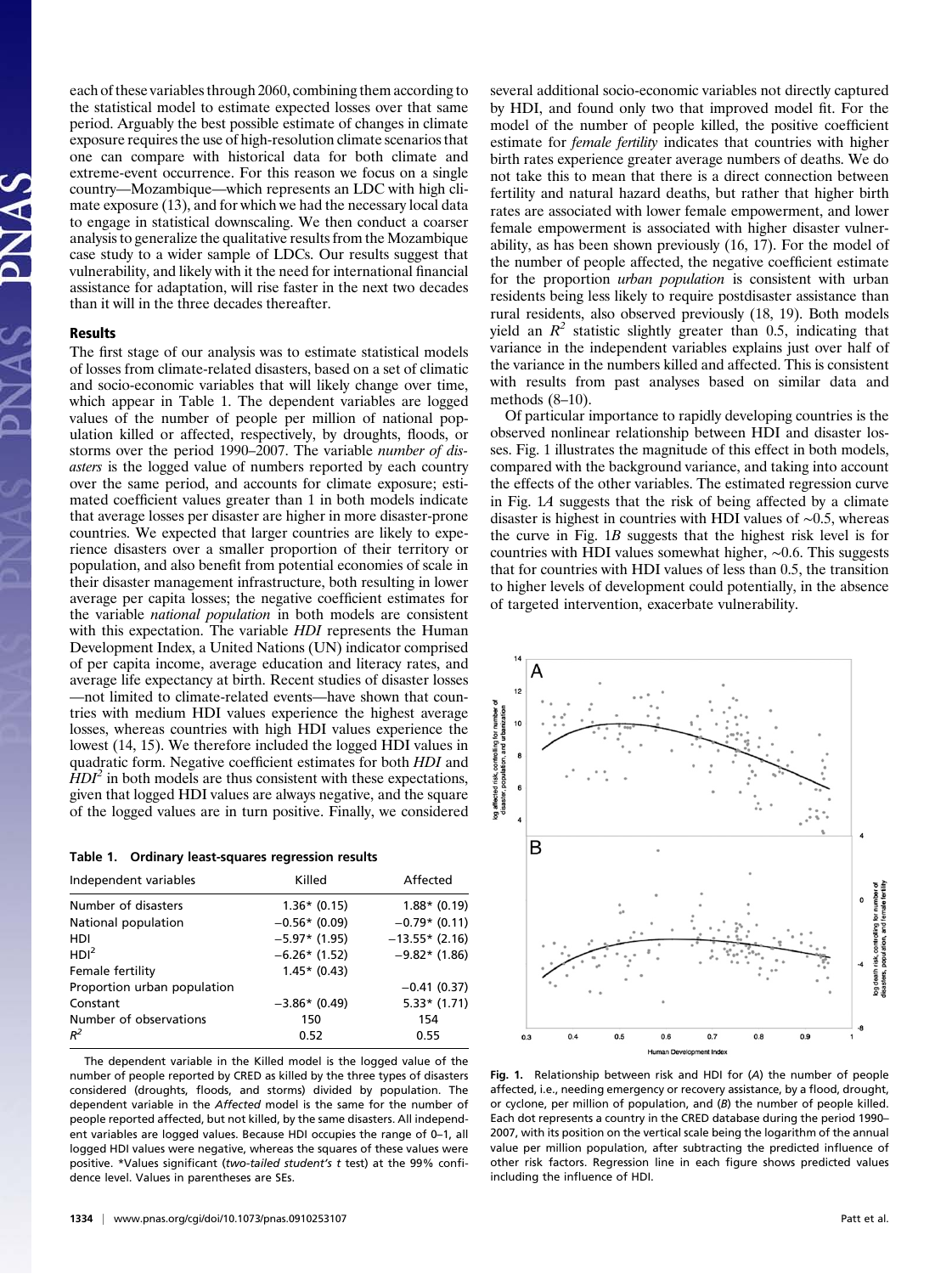The second stage in the analysis was to assemble scenarios for each of the variables appearing in Table 1, concentrating on Mozambique. Beginning with the socio-economic variables, we conformed as closely as possible to the storylines of the Intergovernmental Panel on Climate Change Special Report on Emissions Scenarios (SRES) A2 and B1 scenarios (20). The A2 storyline describes high population and economic growth but low globalization, whereas the B1 storyline describes greater globalization tied to improvements in environmental quality and sustainability, as well as lower population growth. The most important socioeconomic variable in our model is HDI. Fig. 2 shows the scenarios of HDI values for Mozambique, comparing them with past HDI values for neighboring countries in southern Africa. All three factors of HDI—life expectancy, education, and income—drive the B1 scenario higher than the A2 scenario, and by 2030 the B1 scenario crosses into the region of decreasing risk levels seen in Fig. 1.

The climatic driver in Table 1 is the frequency of droughts, floods, and storms. For each hazard, we estimated a range of linear change to 2060 through a modeling analysis based on data derived from downscaled general circulation models (GCM), and a separate linear change based on the extrapolation of observed natural disaster rates from 1970–2007. Based on the GCM-derived data, we estimated the change in frequency from the baseline period of 1960–2000 to the period 2046–2065 to range from a 5% decrease to a 15% increase in the case of droughts, to range from a 10% decrease to a 25% increase in the case of floods, and to range from no change to a 25% increase in the case of storms. Based on a linear extrapolation of observed natural disaster frequency, we estimated an increase in the combined total of disasters from the 25 observed in the period 2000–2007 to 57 in the period 2050–2060.

Combining the two statistical models shown in Table 1 with the socio-economic and climate scenarios yielded estimates of the expected number of people killed and affected by climaterelated disasters in Mozambique. Because the lower end of the range of GCM disaster estimates corresponded to almost no change in frequency, this value roughly captures the effects of socio-economic development alone. To consider the effects of climate change alone, we also computed estimates assuming no development in population or socio-economic indicators. Fig. 3A shows the full set of alternative scenarios for the expected number of people affected by climate disasters, whereas Fig. 3B



Fig. 2. Projected Human Development Index (HDI) levels for Mozambique consistent with the IPCC A2 and B1 scenario storylines, compared with historical data for neighboring countries. The B1 scenario translates into higher values for each of the three component parts of HDI (life expectancy at birth, education and literacy, and per capita gross domestic product) compared with the A2 scenario.

shows the expected numbers killed. As the results are decadal averages centered on 10-year time steps, the base year from which all scenarios diverge is 2000.

In Fig. 3,  $A$  and  $B$ , the most noticeable gap lies between the scenarios based on GCM projections and those derived from the extrapolation of observed disaster frequency. Across both climate exposure scenarios, however, there is a similar temporal pattern to losses for both expected numbers affected and killed. Losses rise fastest under both the A2 and B1 scenarios until 2030, after which point they decelerate, and indeed in the B1 scenario begin to fall. In the no-development scenario, by contrast, they continue to accelerate upward.

We then examined whether it is possible to generalize this qualitative pattern to other LDCs. We did not have access to sufficient data to downscale and to apply GCMs in the manner that we had done for Mozambique, and so we limited our climate projections to the linear extrapolation of observed disasters from 1970 to 2007. Fig. 4 shows the results for Mozambique, and for the average values of a sample of 23 LDCs, normalized to the values observed in each country over the period 2000–2007. As in the case of Mozambique, the full sample shows the qualitative



Fig. 3. Mozambique risk scenarios to 2060. (A) Expected numbers of people affected, i.e., needing emergency or recovery assistance, by floods, droughts, and cyclones in Mozambique. (B) Expected number of people killed.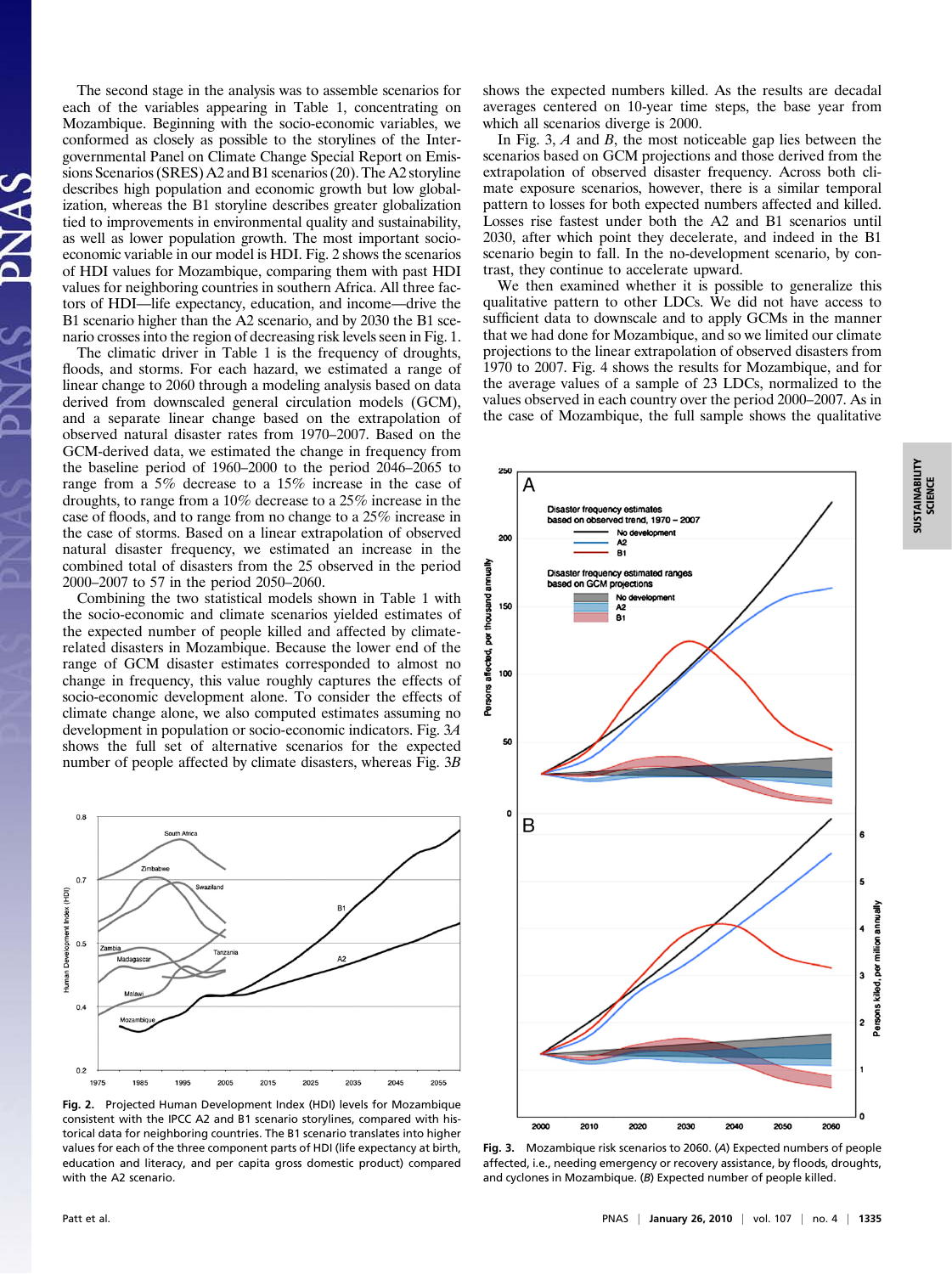pattern of losses under both the A2 and B1 scenarios rising fastest until 2030, and then rising less fast, or falling, thereafter.

#### **Discussion**

The results suggest that vulnerability may rise faster in the next two decades than in the three decades thereafter. Importantly, the overall need for adaptation measures will continue to rise, as the no-development scenarios shown in Figs. 3 and 4 indicate. However, assuming that their development paths fall somewhere close to the range bounded by the A2 and B1 scenarios, by the second quarter of the century LDCs will likely engage in a greater share of this adaptation autonomously, thereby reducing both their losses, and their need for financial assistance. This is especially the case if socio-economic conditions change in a manner close to that described in the B1 scenario.

There are some important limitations to our methods, which deserve attention. First, we used a cross-sectional regression



Fig. 4. Comparison of Mozambique results with averages from a sample of 23 least developed countries (LCDs). All scenarios assume a linear continuation of disaster frequencies observed over the period 1970–2008. Sample of 23 LCDs comprises Bangladesh, Burkina Faso, Cape Verde Islands, Central African Republic, Comoros Islands, Djibouti, Ethiopia, Gambia, Haiti, Laos, Lesotho, Madagascar, Malawi, Mali, Mauritania, Mozambique, Nepal, Niger, Senegal, Solomon Islands, Tanzania, Vanatu, and Zambia.

model to make forward-looking estimates. This approach is not without precedent—Ricardian estimates of climate change impacts on agriculture have done the same (21), for example and yet the practice ignores important complexities associated with systemic change (22). This worry is especially strong where there is not a well-accepted causal explanation for cross-sectional patterns that would also explain time series effects. The nonmonotonic relationship between HDI and disaster losses—which appears to be a key driver of our results—is one for which a wellaccepted causal explanation is indeed lacking (14, 15). Second, all of our climate exposure scenarios rely on an assumption of a linear increase in disaster frequencies over the next 50 years. Although we believe this to be a reasonable assumption for this time period, there may be important feedbacks in the climate system that could lead to rapidly increasing impacts not accounted for in current projections (23). Third, the uncertainties are large and difficult to estimate. It is likely that considering the magnitude of disasters, rather than just their frequency, would allow the statistical models to explain a greater share of the variance in risk levels, and yet limitations in global disaster data and uncertainties inherent in multiple GCM projections of the future made this impossible. Other uncertainties stem from using just one statistical downscaling methodology and ignoring of the effects of increased adaptation assistance on the pace of economic development. All of these limitations are more serious with respect to longer-term effects, and leave as most robust the conclusion that vulnerability is now rising quickly.

Looking beyond 2060 and the crossing of temperature thresholds such as 2 °C, it may well be that steadily rising climate impacts such as sea level rise or the effects of cumulative changes on ecosystems—create problems that go well beyond the ability of any country, rich or poor, to adapt (24). Until that point, a primary argument for ramping up assistance slowly—namely, that adaptation needs can only increase as climate change continues—is incomplete, because it ignores the role that socio-economic development and the concurrent changes in adaptive capacity will have to play. Although there are important caveats to our results, they provide a first estimate of how vulnerability will unfold over the next 50 years, if one assumes, as do all of the SRES scenarios, that incomes will continue to rise. They suggest that the urgency of efforts to reduce vulnerability, including the provision of international financial assistance, is high.

#### Materials and Methods

To estimate the two statistical models of vulnerability, we relied on an online database of national level disaster losses from droughts, floods, and storms maintained by the Centre for the Researchon the Epidemiologyof Disasters (CRED) with support from the Office of United States Foreign Disaster Assistance. The CRED database provides national level estimates of economic losses, loss of life, and the numbers of persons affected (needing assistance during or after a disaster, but not killed) for every disaster recorded since 1970. Given concerns over the quality of the CRED data for losses before 1990 and for economic losses over all periods (10), we restricted our analysis to the number of people killed and affected since 1990. The CRED data also supplied us with the number of natural disasters occurring in each country. For the remaining independent variables, we relied on an online database maintained by the United Nations Development Program. We then used multivariate regression analysis on logged data to estimate models of disaster losses that make use of independent variables for which theory offers a causal explanation, and for which scenario estimates are available or easily constructed. We describe the data and methods more completely in [S1](http://www.pnas.org/cgi/data/0910253107/DCSupplemental/Supplemental_PDF#nameddest=STXT) of [SI Text](http://www.pnas.org/cgi/data/0910253107/DCSupplemental/Supplemental_PDF#nameddest=STXT).

To construct scenarios of national population and the socio-economic variables, we relied on several sources. For national population and the urban share of that population, we relied on an updated version of the SRES demographic and economic growth estimates developed by the International Institute for Applied Systems Analysis (IIASA) and made available online (25). To generate female fertility scenarios, we relied on projections made by the United Nations Population Division and available online, using the high estimate for the A2 scenario and the low estimate for the B1 scenario, and extrapolating both to 2060. For HDI, we relied on life expectancy projections to 2050 made by the United Nations Population Division, again extrapolat